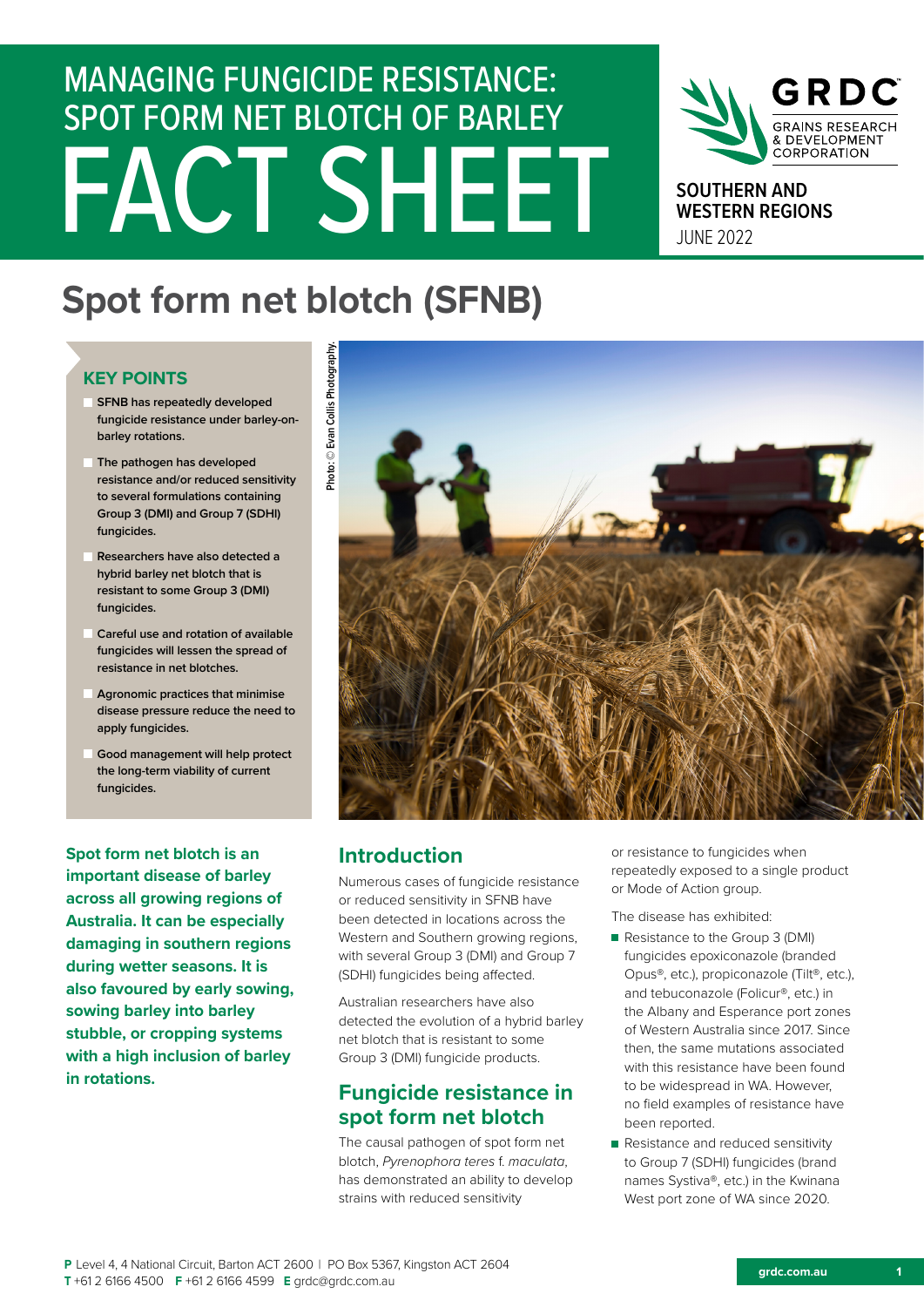



**Spot form net blotch.**

- Reduced sensitivity to the Group 3 fungicides epoxiconazole, propiconazole, prothioconazole and tebuconazole in the Esperance and Kwinana West port zones of WA since 2016.
- **Mutations associated with reduced** sensitivity to some Group 3 fungicides in WA have also been detected in isolates collected from SA and Victoria during 2011 and 2014. However, no field examples of reduced fungicide performance have been reported.
- I Isolates carrying mutations associated with both reduced sensitivity to Group 3 fungicides epoxiconazole, propiconazole, prothioconazole and tebuconazole, and reduced sensitivity and resistance to fluxapyroxad, have been collected from the Cunderdin district of the Kwinana West port zone, WA, during 2020 and 2021.

Overseas, net blotches have exhibited reduced sensitivity to Group 3, 7 and 11 fungicides in Europe. Resistance to Group 3 fungicides has been detected in New Zealand and reduced sensitivity to Group 3 and 11 fungicides has also been reported from Canada.

## **Fungicide resistant hybrid**

Australian researchers have identified a barley net blotch hybrid that is resistant to the Group 3 (DMI) fungicides propiconazole and tebuconazole.

The hybrid was detected in samples collected during 2017 from the Albany and Esperance port zones of WA, where it was particularly aggressive on the barley variety Oxford.

## **Fungicide resistance terminology**

**When a pathogen is effectively controlled by a fungicide, it is defined as sensitive to that fungicide. As fungicide resistance develops, that sensitive status can change to:**

#### **REDUCED SENSITIVITY**

**When a fungicide application does not work optimally but does not completely fail.** 

**This may not be noticeable at field level, or the grower may find previously experienced levels of control require higher chemical concentrations up to the maximum label rate. Reduced sensitivity must be confirmed through specialised laboratory testing.**

Laboratory studies showed that isolates of this hybrid have multiple gene mutations derived from both the spot and net form net blotch pathogens.

This highlights how readily and extensively barley net blotch pathogens can adapt to repeated fungicide exposure. The risk of pathogens developing such complex resistance adaptations must be managed through robust Integrated Disease Management and fungicide usage strategies.

## **Managing fungicide resistance**

It is important to recognise that fungicide use, and the development of fungicide resistance, is a numbers game. That is, as the pathogen population increases, so does the likelihood and frequency of naturally resistant strains being present.

A compromised fungicide will only control susceptible individuals while resistant strains within the population continue to flourish.

As a result, it is best to use fungicides against a small pathogen population. That way, only a small number of resistant individuals will be present to survive the fungicide application and they will remain vulnerable to other

#### **RESISTANCE**

**When a fungicide fails to provide disease control in the field at the maximum label rate.** 

**Resistance must be confirmed by laboratory testing and be clearly linked to a loss of control when using the fungicide correctly in the field.**

#### **LAB DETECTION**

**A measurable loss of sensitivity can often be detected in laboratory** *in vitro* **tests before or independent of any loss of fungicide efficacy in the field. Laboratory testing can indicate a high risk of resistance or reduced sensitivity developing in the field.** 

competitive pressures in the agriecosystem.

Keeping the pathogen population low can be achieved by taking all possible agronomic steps to minimise disease pressure (see *Non-chemical controls* below) and by applying fungicide at the first sign of infection once the crop has reached its key growth stages.

## **Fungicide usage recommendations for barley**

**Planning of fungicide rotations needs to consider all fungal pathogens that may be present in the crop. Otherwise the fungicide treatment for one pathogen may encourage resistance in another.** 

Careful fungicide use will minimise the risk of fungicide resistance developing in SFNB and help ensure the longevity of the available chemical protections.

Advice to barley growers includes:

**Minimise** use **of Group 7** fungicides as both seed treatments and foliar sprays within a growing season. In areas where resistance or reduced sensitivity to this Mode of Action Group has already been reported, do not use Group 7 fungicides to control **SFNB**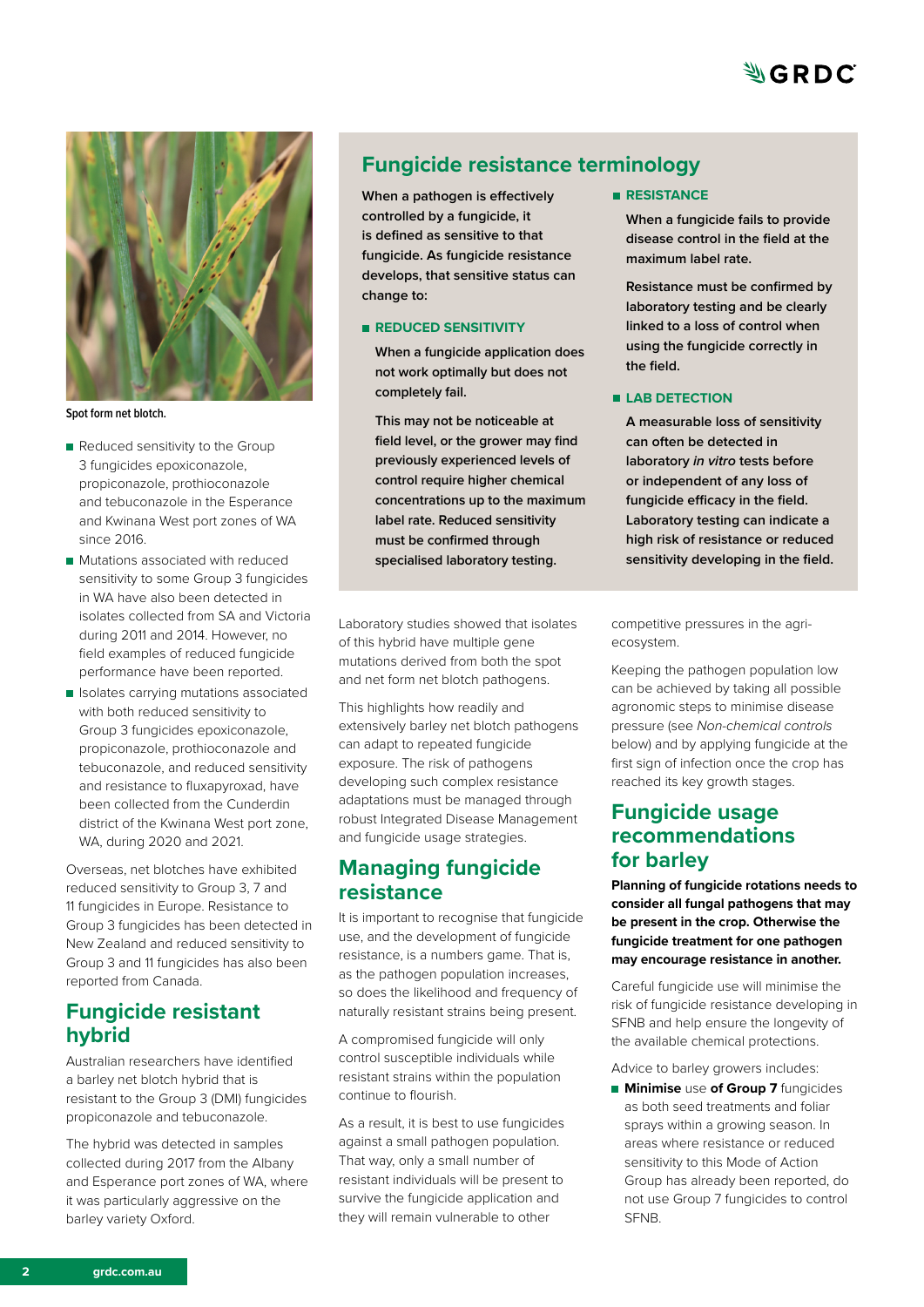- **Minimise** the use **of Group 3**  products that are known to have a compromised resistance status. Avoid using tebuconazole, propiconazole and epoxiconazole as stand-alone products in barley for any disease, so that their application does not indirectly promote fungicide resistance in SFNB that may also be present.
- **Avoid** more than three applications of products containing a **Group 3** active in the same growing season. If possible, reduce this to only one or two applications per growing season in regions where Group 3 resistance has been reported in the past.
- **Rotate Group 3** fungicide actives within and across seasons. In other words, do not use the same Group 3 product twice in succession.
- **Avoid** applying products containing **Group 7** and **Group 11** chemistries more than once per growing season. This includes in-furrow or seed treatments with foliar activity, as well as subsequent foliar sprays. (Combined seed and in-furrow treatments count as one application.)

#### In addition:

**WA growers** should avoid using products containing propiconazole or tebuconazole as standalone products for control of any disease in barley, as this will favour the selection of resistant pathogen strains.

Finally, it is always important to follow the AFREN 'Fungicide Resistance Five' recommendations for fungicide use. These guidelines can be applied to all crops and pathogens, regardless of their formal fungicide resistance status, to reduce the chances of resistance developing.

## **Non-chemical controls**

SFNB is typically favoured by susceptible hosts, early sowing, mild weather (15-25°C) and extended periods of leaf wetness.

It survives on infected stubble and is common in cropping systems where barley is sown into barley stubble or there is a high inclusion of barley in rotation.

## **The Fungicide Resistance Five!**

- **1. Avoid susceptible crop varieties**
- **2. Rotate crops use time & distance to reduce disease carry-over**
- **3. Use non-chemical control methods to reduce disease pressure**
- **4. Spray only if necessary & apply strategically**
- **5. Rotate & mix fungicides / MoA groups**

Spores are produced on infected stubble and spread to new barley crops on the wind and via rain splashes. Although spores can be carried some distance by wind, the highest disease pressure is on crops sown directly into barley stubble.

Infection causes oval brown spots which can join together into blotches. The disease can cause entire leaves to turn yellow and die back.

Severe infections can lead to shrivelled grain and cause yield losses of 10-45 per cent.

Careful management of fungicide use and disease pressure is essential to maintain the viability of Group 3 fungicides as a tool for controlling SFNB.

Management practices to help reduce disease pressure and spread include:

**Planting less susceptible barley varieties.** 

Any level of genetic resistance to SFNB will help slow the rate of pathogen and disease development within a crop. This, in turn, reduces the reliance on fungicides to manage the disease. Avoid growing SVS and VS wheat varieties in disease-prone areas.

#### **Inoculum management.**

Eliminating volunteer barley plants during fallow periods and managing stubble through grazing, rolling, etc, will reduce the volume of spores spreading into an adjacent or subsequent barley crop.

**Practicing good crop rotation.** 

A program of crop rotation creates a dynamic host environment that helps reduce inoculum levels from year to year. Rotating non-susceptible barley varieties can also provide a more dynamic host environment, forcing the pathogen to adapt rather than prosper.

**Time of sowing.** 

Early sowing can favour disease development during the initial warm and damp period of late autumn to early winter. Infection of young plants can also lead to increased losses at maturity. However, delayed sowing can have an associated yield penalty in some environments and growers need to consider their risks.

**Encouraging air circulation.** Actions that help increase airflow into the crop canopy can help lower the relative humidity. This can include wider row spacing, reduced plant populations (without compromising yield potential) and, in mixed farming systems, grazing by livestock to reduce and open up the canopy. Grazing of early sown crops up to the hollow stem stage can also remove leaves that were infected early, helping to prevent run away infections.

■ Taking region-wide action. As SFNB spores are wind-borne, areawide fungicide resistance management and Integrated Disease Management can help reduce the development and spread of resistant strains.